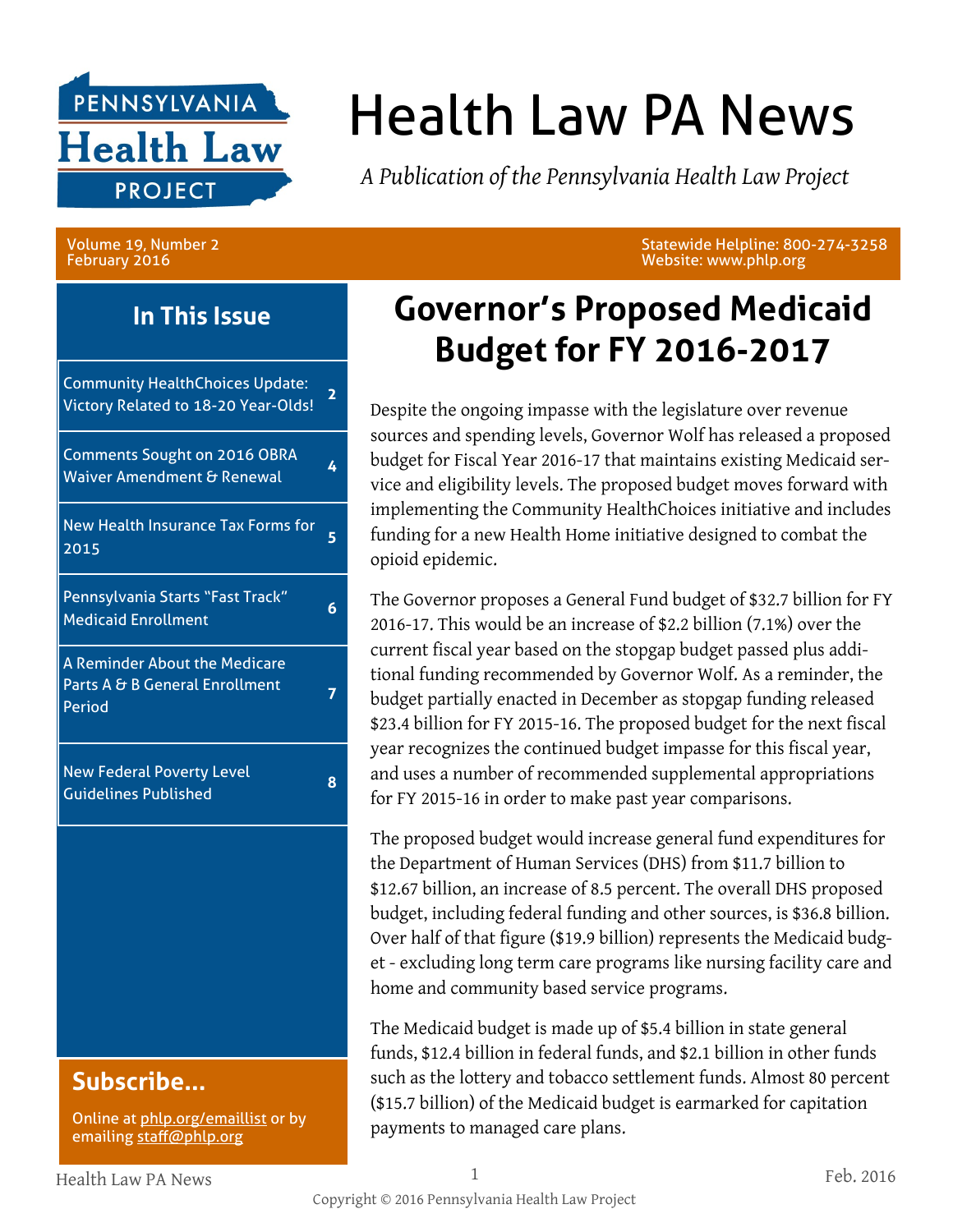The Long Term Care budget, which is now separated out from the Medicaid budget, is proposed at \$6.4 billion or 17.6 percent of the overall DHS budget.

More than \$500 million in savings were realized in 2015 through Medicaid expansion. As of February 12, 2016, enrollment through expansion has reached 550,000 people. The budget projects this figure will climb to 642,330 at the end of FY'16-17. Overall Medicaid enrollment for FY '16-17 is estimated at 2.82 million.

Highlights of the proposed Human Services and Medicaid budgets include:

- **Community HealthChoices** \$43.1 million is allocated to implement managed care for: dual eligibles (those with both Medicare and Medicaid); participants in the Aging, Attendant Care, CommCare, Independence, and OBRA Home and Community Based Services (HCBS) Waiver programs; and nursing facility residents. Implementation is scheduled to begin in Southwest PA in January 2017 and expand to the rest of the state over three years. Please see the next articles for more information about Community HealthChoices;
- **Community Opportunities**  allocates \$23 million to provide HCBS services to an additional 2,040 younger individuals with physical disabilities and \$25.3 million to provide HCBS services to an additional 2,904 older adults;
- **Substance Use Disorder Health Homes** \$34.2 million is proposed to fund 50 Health Homes to treat an estimated 11,250 individuals with opioid-related substance use disorder. Twenty five suboxone/ methadone clinics will be created at the county level by July 2016. Another five suboxone/methadone clinics will be created by the Behavioral Health managed care plans and twenty suboxone prescribing practices will be created by the Physical Health managed care plans by January 2017;
- **Expanding Intellectual Disability and Autism Services** \$12.3 million is provided to serve another 750 people with intellectual disabilities graduating from high school or on the emergency waiting list, and an additional 100 individuals through the Adult Autism Waiver;
- **County Human Services Funding Restoration** \$27.9 million is provided to county-based human service appropriations that were subject to a 10% reduction in FY 2012-13.

# **Community HealthChoices Updates: Victory Related to 18-20 Year-Olds!**

The Department of Human Services (DHS) recently announced that the OBRA Waiver will continue to exist when Community HealthChoices begins in each region in order to serve 18 through 20 year-olds with physical and developmental disabilities as well as those age 21 and older who meet the Intermediate Care Facility/Other Related Condition (ICF/ORC) level of care. In previous newsletters, we reported about the fact that 18-20 year-olds were not included in Community HealthChoices, unless someone in this age group was already receiving services through the Attendant Care, OBRA, or Independence Waiver programs at the time Community HealthChoices began in each region.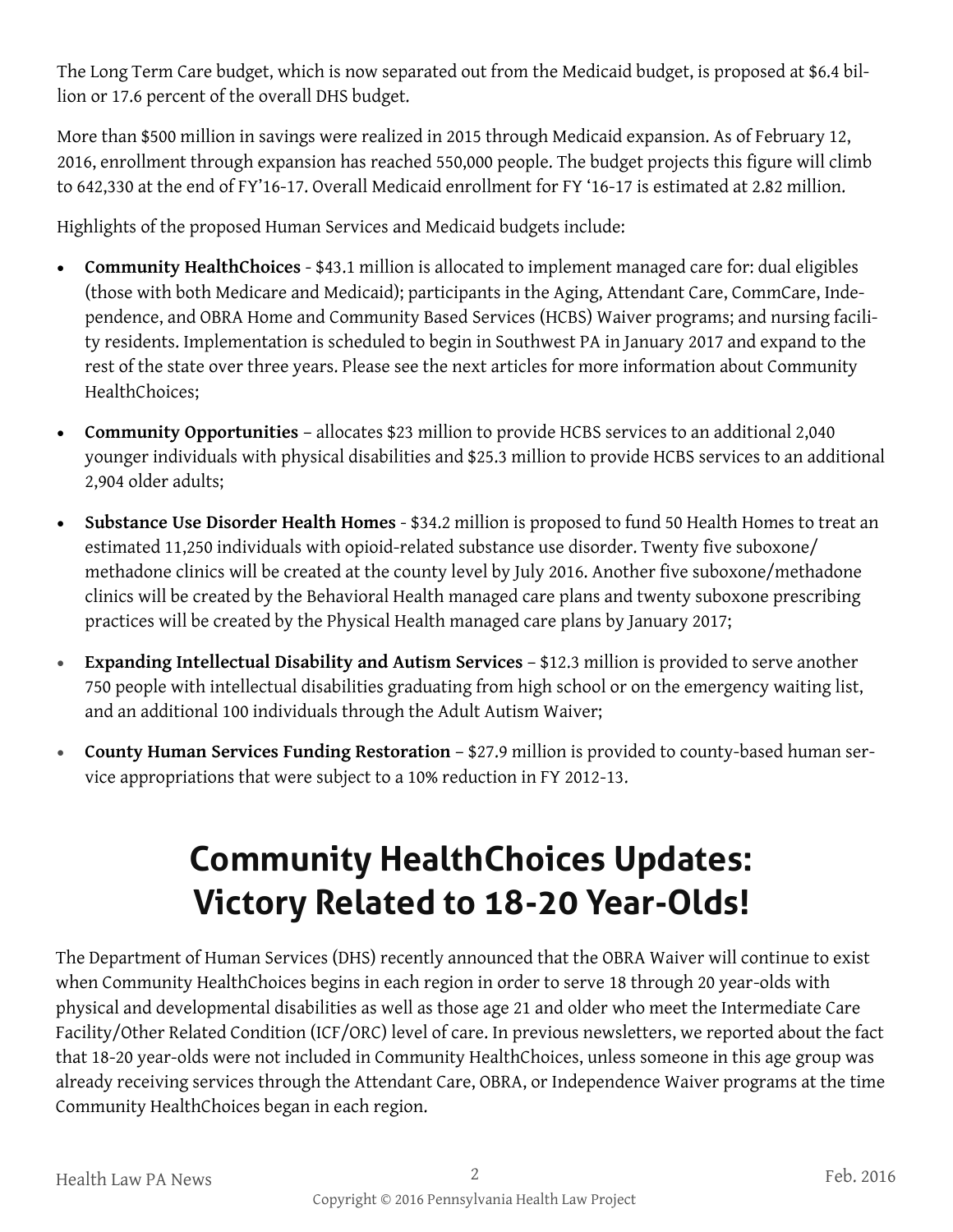PHLP and other advocates raised concerns about the exclusion of 18-20 year-olds from Community Health Choices, especially noting the risk for institutionalization if these young adults could not access important long term services and supports such as respite, home modifications and residential habilitation. DHS maintained that the Early, Periodic, Screening, Diagnosis and Treatment (EPSDT) mandate of Medicaid would cover all of the services these young adults needed. Advocates disagreed and urged the state to change its position and provide for the needs of these young adults so that they can live as independently as possible within their communities.

PHLP is glad to report that our ongoing advocacy efforts have led to a successful result! DHS recently decided to address the needs of current 18-20 year-olds, as well as any new 18-20 year-olds who need longterm services and supports, through the OBRA Waiver. The OBRA waiver is the **only** OLTL Waiver program that will continue to exist once Community HealthChoices is implemented in a region. This will require some adjustment to the OBRA Waiver, which will be addressed during the upcoming renewal of the Waiver with the federal government (see the article on the next page). In addition, 18-20 year- old consumers currently enrolled in other Waiver programs will need to be transitioned over to the OBRA Waiver ahead of the phase-in of Community HealthChoices in their region.

When Community HealthChoices starts January 1, 2017 in Southwestern Pennsylvania, the following groups of people will be enrolled:

- Dual eligibles age 21 and older (except for those receiving services through the Autism, Consolidated, or Person/Family Directed Supports Waiver);
- Participants age 21and older in the Aging, Attendant Care, CommCare, and Independence Waivers;
- Participants age 21 and older in the OBRA Waiver who are determined to be nursing facility clinically eligible; and
- People age 21 and older who are in a nursing facility paid for by Medicaid.

#### RFP Expected Soon

The Community HealthChoices Request For Proposal (RFP) has not yet been issued. We anticipate it will be released within the next few weeks. Once the RFP is issued, there will be a 60 day blackout period in place while interested managed care plans prepare and submit their bids. That typically means the Commonwealth will not publicly comment on or announce new program requirements during this time. We will continue to keep our readers updated on the roll-out and implementation of [Community HealthChoices](http://www.dhs.pa.gov/citizens/communityhealthchoices/index.htm#.VtR4EPkrJMw) in future newsletters.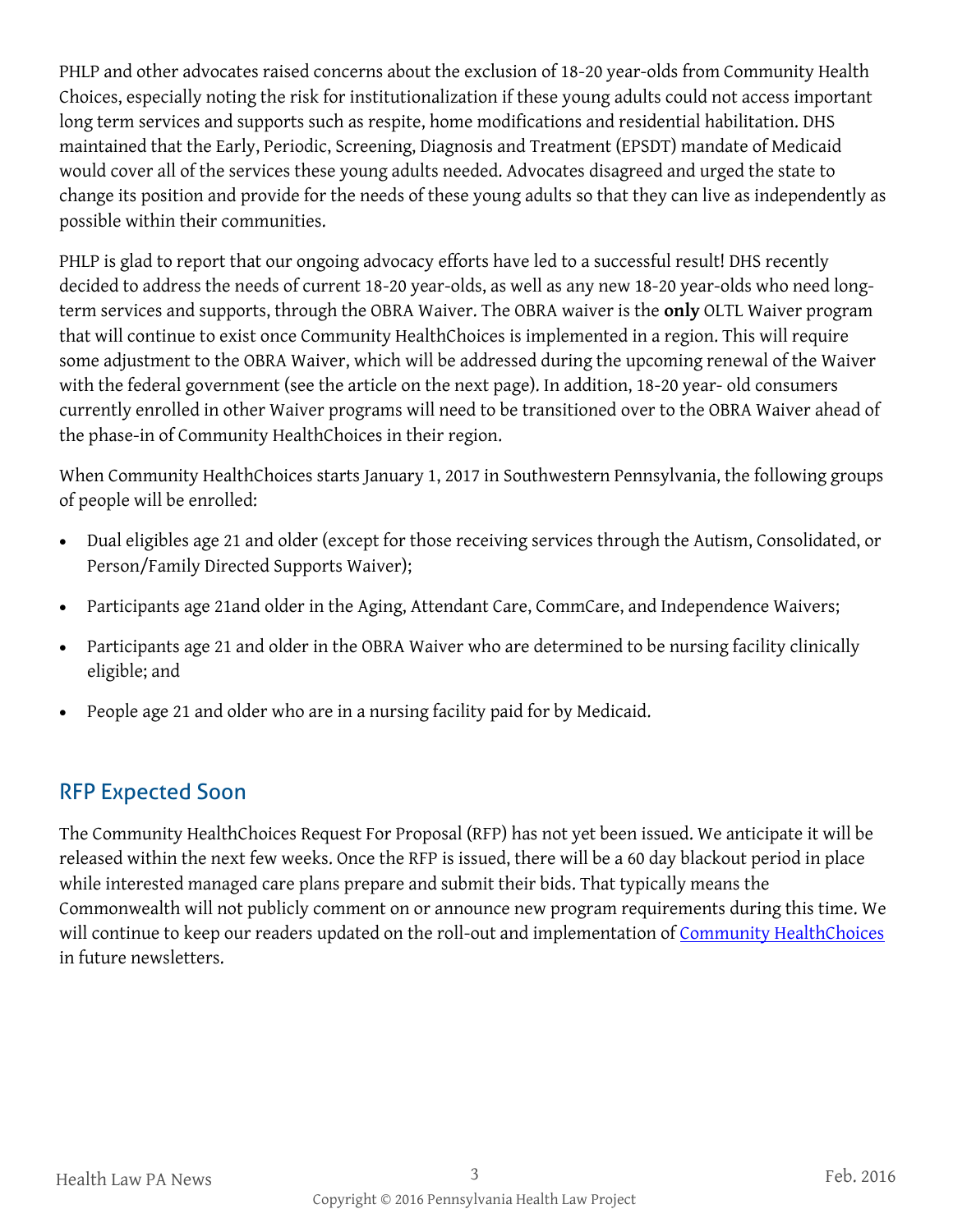### **Comments Sought on 2016 OBRA Waiver Amendment & Renewal**

As noted in an earlier article, the Department of Human Services (DHS) Office of Long-Term Living (OLTL) will be submitting a renewal of the OBRA Waiver, which expires on June 30, 2016. The draft Waiver renewal proposes the following substantive changes to the OBRA Waiver effective July 1, 2016:

- A new entity to perform clinical eligibility determinations and redeterminations;
- Four new employment-related service definitions to replace two existing employment service definitions;
- The transition of individuals from the OBRA Waiver into the new Community HealthChoices program as it rolls out across the state (beginning in January of 2017 through the end of 2019);
- The implementation of a home modifications broker; and
- Revised language to reflect the current practice under the new child abuse clearance laws.

DHS' [website](http://www.dhs.pa.gov/learnaboutdhs/dhsorganization/officeoflongtermliving/oltlwaiverinfo/index.htm#.VtRUIMdwUbb) contains many documents detailing the proposed changes to the OBRA Waiver. OLTL will be accepting comments for 30 days beginning February 27, 2016, the date proposed changes were published in the [Pennsylvania Bulletin.](http://www.pabulletin.com/secure/data/vol46/46-9/index.html) 

Interested persons are invited to submit written comments by **March 28, 2016** to the Department of Human Services, Office of Long-Term Living, Bureau of Policy and Regulatory Management, Attention: April Leonhard, P. O. Box 8025, Harrisburg, PA 17105-8025. Comments may also be submitted to the Department at [RA-waiverstandard@pa.gov.](mailto:RA-waiverstandard@pa.gov) Comments submitted by the deadline will be reviewed and considered by Department officials before the proposed OBRA Waiver renewal is submitted to the federal government for approval.

Given the significance of the OBRA Waiver for 18-20 year-olds, PHLP will review the proposed changes and submit comments, as needed, to protect their needs. We are especially interested in how OLTL will develop the "level of care" eligibility standards, and what the enrollment process will be for OBRA after Community HealthChoices is implemented. We will make our comments available for others to view on [our website](http://www.phlp.org/) in advance of the March 28th deadline.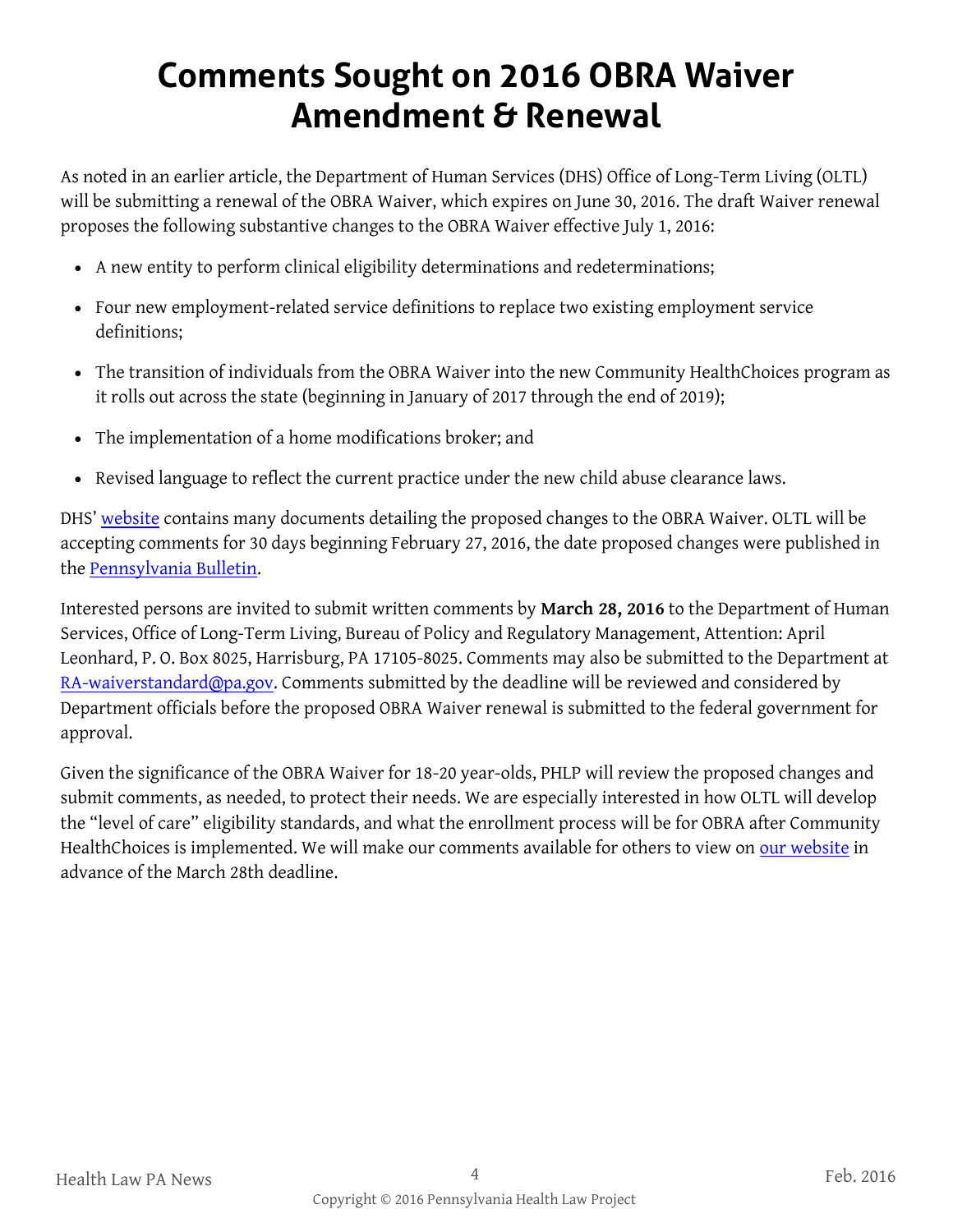### **New Health Insurance Tax Forms for 2015**

Those who had health insurance meeting "minimum essential coverage" in 2015 will receive [Form 1095-A](https://www.irs.gov/pub/irs-prior/f1095a--2015.pdf) or [1095-B,](https://www.irs.gov/pub/irs-prior/f1095b--2015.pdf) two brand new tax forms that contain important information about health insurance coverage. This article explains the two forms: Form 1095-B for those who had Medicaid, CHIP, or Medicare coverage in 2015, and Form 1095-A for those who purchased coverage through the Marketplace ([HealthCare.gov\)](http://www.healthcare.gov/) in 2015.

#### Form 1095-B — Individuals who had Medicaid, CHIP, or Medicare Part A in 2015

Who gets this form? Anyone who had coverage through Medicaid, CHIP, or Medicare Part A in 2015 should have received Form 1095-B, "Health Coverage", by mid-February.

Who sends this form? This form comes from either the Pennsylvania Department of Human Services (DHS) or from Medicare.

What information is contained in this form? The 1095-B lists all household members who were covered under Medicaid, CHIP, or Medicare Part A and how long they had that coverage in 2015. Households may receive more than one 1095-B if members of the household had multiple coverage types during last year.

What should I do with this form? Those who file a tax return will use the information from their 1095-B to answer questions on their tax return about whether or not they had minimum essential coverage for the entire year. **Please note:** individuals who are not required to file a tax return because their income doesn't meet the filing threshold are **not** required to file a tax return just because they receive a 1095-B. It is a good idea for these individuals to keep the 1095-B with their other important paperwork.

What if I don't receive my form or I need another copy? Individuals who received Medicaid or CHIP can download a copy of their 1095-B directly from their COMPASS account or they can request a copy to be mailed to them by calling:

- Medicaid–DHS Statewide Customer Service Center at 1-877-395-8930; ot
- CHIP Hotline—1-800-986-KIDS (1-800-986-5437).

Individuals who receive Medicare should contact 1-800-MEDICARE (1-800-633-4227).

#### Form 1095-A — Individuals who had coverage through the Marketplace in 2015

Who gets this form? Anyone who purchased a plan through the Health Insurance Marketplace ([HealthCare.gov\)](http://www.healthcare.gov/) in 2015 should have received Form 1095-A, "Health Insurance Marketplace Statement", by mid-February.

Who sends this form? This form comes from the Marketplace, not the IRS or the health insurance plan.

What information does this form contain? The 1095-A lists all household members who were covered under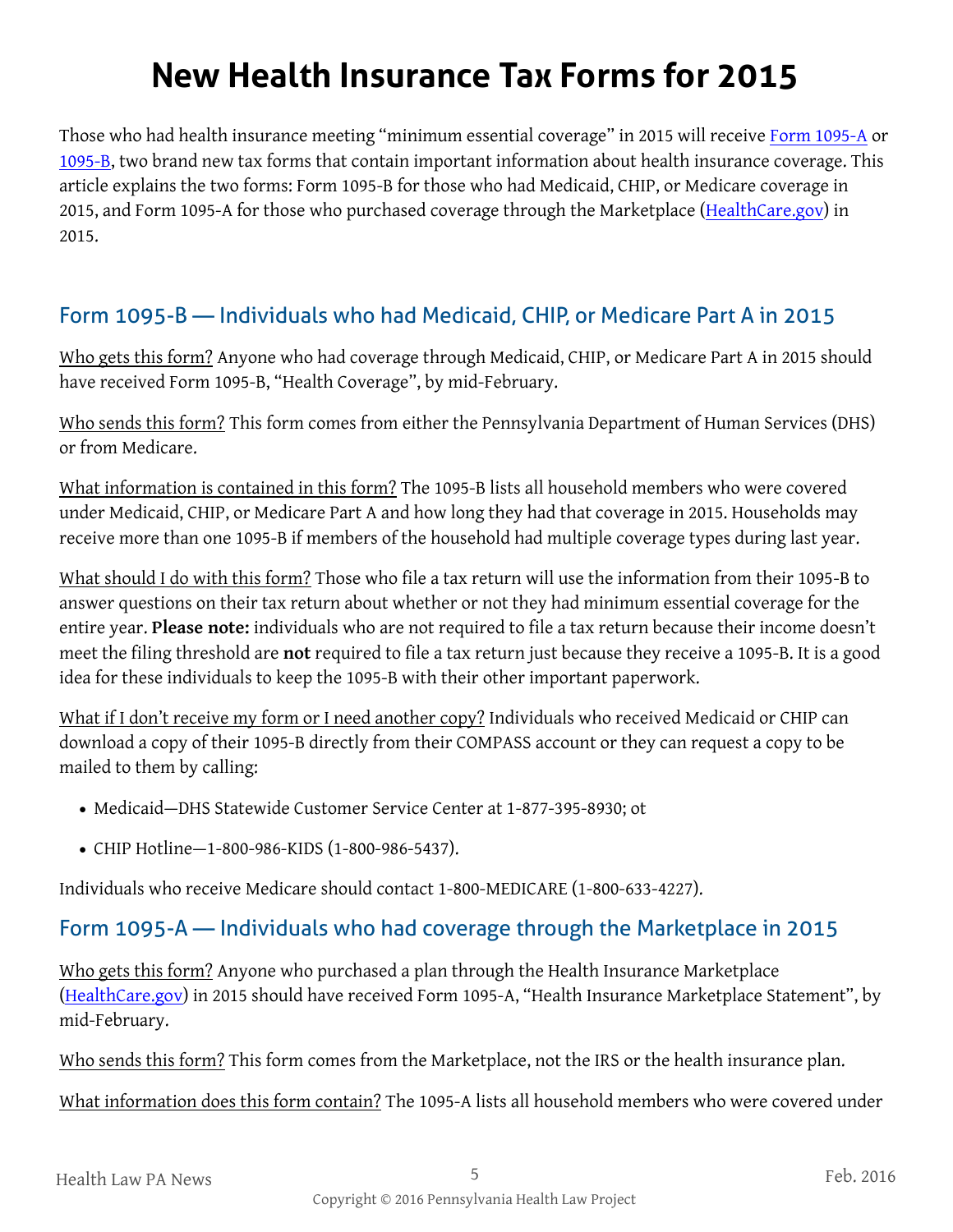the same Marketplace health plan, the length of that coverage, and information about premiums and tax credits. Households may receive more than one 1095-A if members of the household were in different or multiple Marketplace health plans during 2015.

What should I do with this form? Information from this form is used to complete Form 8962, which is the form the IRS requires individuals to file with their tax return in order to reconcile advance payments of the premium tax credit or to claim the premium tax credit on their tax return.

What if I don't receive my form or I need another copy? Individuals can download their 1095-A directly from their [HealthCare.gov](http://www.healthcare.gov/) account or request a copy to be mailed to them by calling the Marketplace Call Center at 1-800-318-2596.

### **Pennsylvania Starts "Fast Track" Medicaid Enrollment**

Pennsylvania's Department of Human Services (DHS) recently began a new effort aimed at increasing Medicaid enrollment. This Fast Track enrollment effort will target approximately 140,000 Pennsylvanians not yet receiving Medicaid but who receive benefits through the Supplemental Nutrition Assistance Program (SNAP, previously known as food stamps) or who have children that receive Medicaid.

Since DHS already has income information for these people; they only need the individual to request, or to say "yes", to Medicaid. [Letters](http://www.phlp.org/wp-content/uploads/2016/02/DHS-Fast-Track-Outreach-Letter1.pdf) are being sent to those in the target group asking them to complete a simple form or to call a toll-free number in order to accept Medicaid. DHS has contracted with the Benefits Data Trust (BDT) to send outreach letters over the next several months, to make outbound calls to reach people, and to handle calls from people who get the letter.

Once a person says "yes" to Medicaid, DHS will review their case to determine whether they do, in fact, qualify for Medicaid benefits. Individuals will receive a written notice telling them whether they qualify for Medicaid or not.

Fast Track enrollment is allowed by the federal government to help states meet their enrollment goals related to Medicaid expansion. Pennsylvania had to receive permission from the federal government to begin the Fast Track enrollment by using SNAP and Medicaid data already available to help connect people to Medicaid coverage. DHS is still waiting to hear whether the federal government will allow them to use the Fast Track Enrollment process for 30,000-50,000 people who receive Low-Income Home Energy Assistance Program (LIHEAP) benefits.

People who are denied Medicaid in this process can call PHLP's Helpline at 1-800-274-3258 for advice and assistance.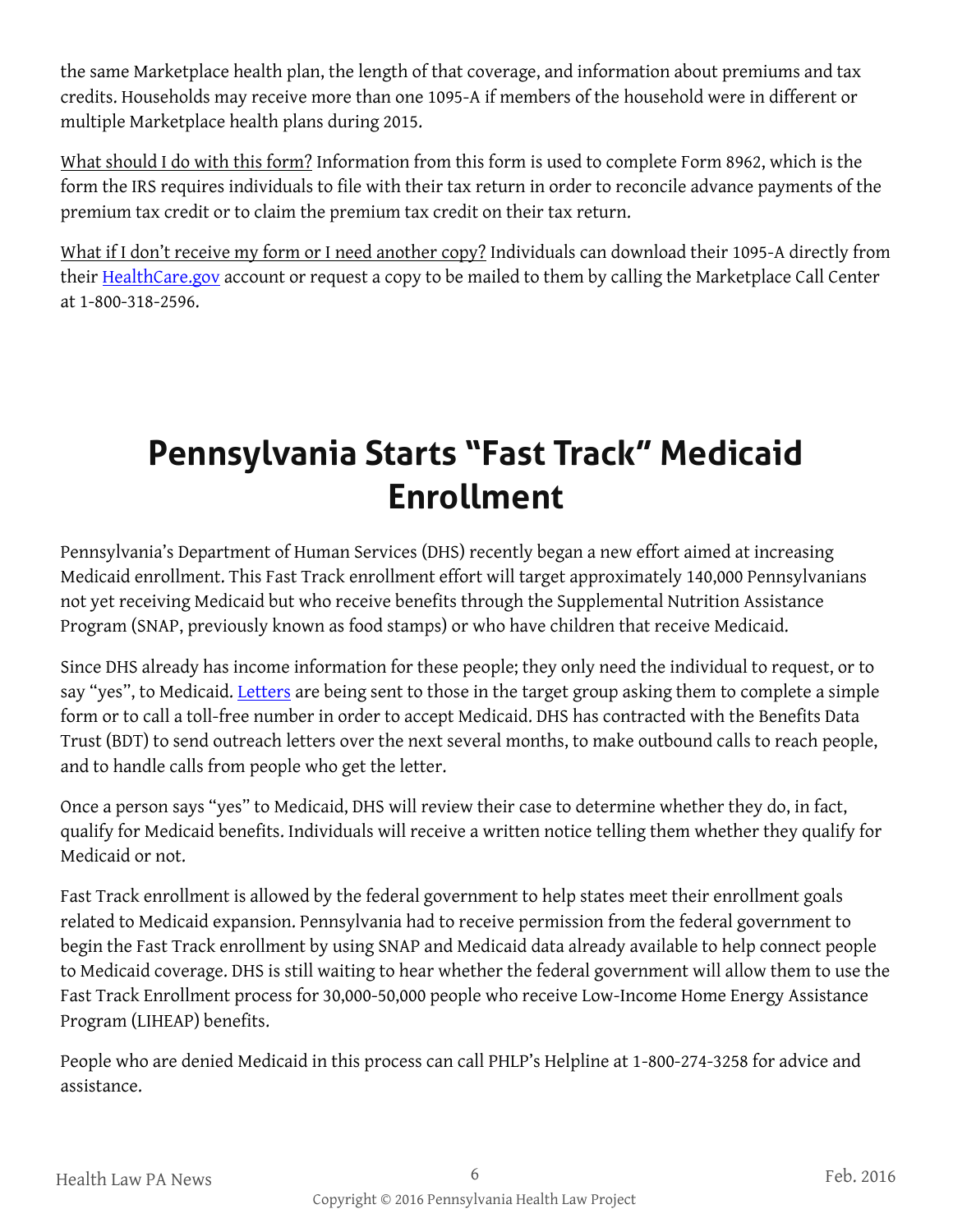# **A Reminder About the Medicare Parts A & B General Enrollment Period**

We are more than halfway through the Medicare General Enrollment Period which runs from January 1st to March 31st each year. Individuals who do not already have Medicare Part B coverage or those without Part A who would be required to pay a premium for Part A coverage must take action before March 31st to be covered by Medicare in 2016. Read on for more information about the Medicare General Enrollment Period and how it works.

As a reminder, individuals are eligible for Medicare if: they are age 65 or older; they have been receiving Social Security Disability (SSDI) benefits for two years; or they have End Stage Renal Disease and are receiving dialysis or have had a kidney transplant. Medicare Part A covers inpatient hospital care, short term nursing facility care, home health care, and hospice care. Medicare Part B covers outpatient services such as doctor visits, diagnostic tests, and mental health treatment.

When someone first qualifies for Medicare, he has a window of time - known as the "Initial Enrollment Period" - to enroll into Medicare Parts A and B. Most individuals get Part A for free. Enrollment in free Part A can happen at any time. If an individual does not sign up for premium Part A and/or Part B during their Initial Enrollment Period, he usually must wait until the General Enrollment Period to enroll (see text box below for exceptions). If someone enrolls during the General Enrollment Period, his coverage will not start until July 1st. In addition, the person may be penalized and have to pay a higher Part A and/or Part B premium for delaying their enrollment into Medicare.

The only beneficiaries who can enroll into premium Part A and/or Part B outside of the Initial or General Enrollment Periods are:

- Those who have a Special Enrollment Period because they are covered by a group health plan through their own or their spouse's current employment, *and*
- Those who qualify for the [Medicare Savings Program](http://www.phlp.org/wp-content/uploads/2016/02/2016-MSP-Guide-website-final.pdf) where Medicaid will pay their Part B premium for them (and the Part A premium if they have to buy it).

Anyone wishing to take advantage of this General Enrollment Period must act **before March 31st**. To sign up for Part A and/or Part B, contact Social Security at 1-800-772-1213 or enroll online at [www.ssa.gov.](http://www.ssa.gov/)

More information about Medicare Part A and Part B enrollment periods can be found [here.](https://www.medicare.gov/sign-up-change-plans/get-parts-a-and-b/when-sign-up-parts-a-and-b/when-sign-up-parts-a-and-b.html) Those who have questions about Medicare Enrollment Periods or the Medicare Savings Program can contact APPRISE at 1-800-783-7067 or call PHLP's Helpline at 1-800-274-3258.